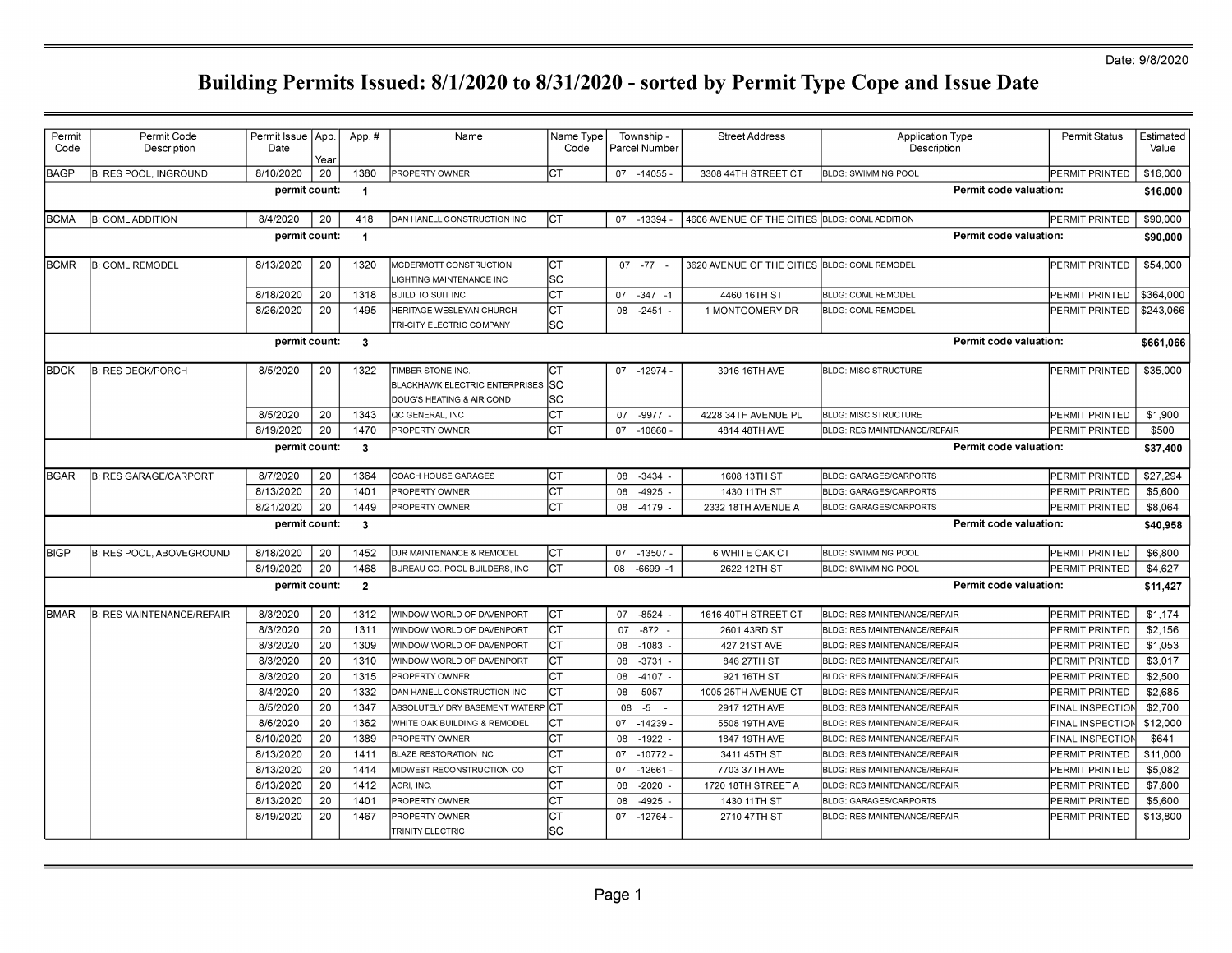| Permit      | Permit Code                       | Permit Issue   App. |      | App.#          | Name                                         | Name Type | Township -         | <b>Street Address</b>     | <b>Application Type</b>             | <b>Permit Status</b> | Estimated |
|-------------|-----------------------------------|---------------------|------|----------------|----------------------------------------------|-----------|--------------------|---------------------------|-------------------------------------|----------------------|-----------|
| Code        | Description                       | Date                |      |                |                                              | Code      | Parcel Number      |                           | Description                         |                      | Value     |
|             |                                   |                     | Year |                |                                              |           |                    |                           |                                     |                      |           |
| BMAR        | <b>B: RES MAINTENANCE/REPAIR.</b> | 8/19/2020.          | 20.  | 1467           | ALWAYS PLUMBING                              | SC        | 07 -12764 -.       | 2710 47TH ST              | BLDG: RES MAINTENANCE/REPAIR.       | PERMIT PRINTED.      | \$13,800  |
|             |                                   | 8/20/2020           | 20   | 1475           | SLAB MASTERS INC. DBA HELITECH               | CТ        | 07<br>$-7789 - 2$  | 4040 36TH AVENUE CT       | <b>BLDG: RES MAINTENANCE/REPAIR</b> | PERMIT PRINTED       | \$29,878  |
|             |                                   | 8/26/2020           | 20   | 1502           | WATSON BUILDING & REMODELING                 | CТ        | $-2183$<br>07      | 2441 29TH ST              | BLDG: RES MAINTENANCE/REPAIR        | PERMIT PRINTED       | \$4,500   |
|             |                                   | 8/27/2020           | 20   | 1493           | CENTURY ELECTRIC INC<br>CENTURY ELECTRIC INC | СT<br>SC  | $-11011$<br>07     | 1817 48TH STREET PL       | <b>BLDG: RES MAINTENANCE/REPAIR</b> | FINAL INSPECTION     | \$8,026   |
|             |                                   | 8/31/2020           | 20   | 1521           | FELDCO FACTORY DIRECT LLC                    | <b>CT</b> | 07 - 1989          | 2376 29TH ST              | <b>BLDG: RES MAINTENANCE/REPAIR</b> | PERMIT PRINTED       | \$2,619   |
|             |                                   | permit count:       |      |                |                                              |           |                    |                           | Permit code valuation:              |                      |           |
|             |                                   |                     |      | 18             |                                              |           |                    |                           |                                     |                      | \$116.231 |
| <b>IBNP</b> | B: "WORKING WITHOUT A PERMIT      | 8/10/2020           | 20   | 1378           | A&J CONSTRUCTION                             | Iст       | 08 -8061 -         | 1162 13TH AVE             | <b>BLDG: RES MAINTENANCE/REPAIR</b> | PERMIT PRINTED       | \$14,000  |
|             |                                   | permit count:       |      | $\mathbf{1}$   |                                              |           |                    |                           | Permit code valuation:              |                      | \$14,000  |
|             |                                   |                     |      |                |                                              |           |                    |                           |                                     |                      |           |
| BR34        | B: RES 3-4 FAMILY                 | 8/6/2020            | 20   | 1350           | <b>BM BAGBY INC</b>                          | Iст       | 77777 -            | 6041 34TH AVE             | BLDG:RES/NEW, 3-4 FAMILY DWELLING   | PERMIT PRINTED       | \$74,000  |
|             |                                   | 8/13/2020           | 20   | 1408           | <b>BM BAGBY INC</b>                          | СT        | 77777 -            | 6049 34TH AVE             | BLDG:RES/NEW, 3-4 FAMILY DWELLING   | PERMIT PRINTED       | \$74,000  |
|             |                                   | permit count:       |      | $\overline{2}$ |                                              |           |                    |                           | Permit code valuation:              |                      | \$148,000 |
| <b>BRI</b>  | <b>B: RES INVESTIGATION</b>       | 8/6/2020            | 20   | 1367           | RED BOX DESIGN INC                           | Iст       | 07<br>$-12655 -$   | 3619 76TH ST              | INVESTIGATION                       | PERMIT PRINTED       | \$0       |
|             |                                   | 8/31/2020           | 20   | 1519           | PROPERTY OWNER                               | СT        | 07<br>$-65 - 16$   | 1412 43RD ST              | <b>INVESTIGATION</b>                | PERMIT PRINTED       | \$0       |
|             |                                   | permit count:       |      | $\overline{2}$ |                                              |           |                    |                           | Permit code valuation:              |                      | \$0       |
|             |                                   |                     |      |                |                                              |           |                    |                           |                                     |                      |           |
| <b>BRML</b> | <b>B: RES REMODEL</b>             | 8/18/2020           | 20   | 1450           | PROPERTY OWNER                               | СT        | 07 -2831           | 3433 14TH ST              | <b>BLDG: RES REMODEL</b>            | PERMIT PRINTED       | \$10,000  |
|             |                                   |                     |      |                | ALWAYS PLUMBING                              | SC        |                    |                           |                                     |                      |           |
|             |                                   | 8/21/2020           | 20   | 1483           | PROPERTY OWNER                               | <b>CT</b> | 08 -5024           | 1518 17TH ST              | <b>BLDG: RES REMODEL</b>            | PERMIT PRINTED       | \$25,000  |
|             |                                   |                     |      |                | ADVANTAGE ELCTRL SERVICES INC                | lsc       |                    |                           |                                     |                      |           |
|             |                                   | permit count:       |      | $\overline{2}$ |                                              |           |                    |                           | Permit code valuation:              |                      | \$35,000  |
| <b>BRRF</b> | <b>B: RES ROOFING</b>             | 8/3/2020            | 20   | 1313           | <b>BATES ROOFING</b>                         | CТ        | 08<br>$-6917$      | 1825 AVENUE OF THE CITIES | <b>BLDG: RES MAINTENANCE/REPAIR</b> | PERMIT PRINTED       | \$9.920   |
|             |                                   | 8/4/2020            | 20   | 1331           | DAN HANELL CONSTRUCTION INC                  | Iст       | 07<br>$-599$       | 1638 34TH ST              | BLDG: RES MAINTENANCE/REPAIR        | PERMIT PRINTED       | \$5,940   |
|             |                                   | 8/4/2020            | 20   | 1327           | TRUJILLO CONSTRUCTION                        | CТ        | $-2066$<br>08      | 2524 6TH AVE              | <b>BLDG: RES MAINTENANCE/REPAIR</b> | PERMIT PRINTED       | \$9,600   |
|             |                                   | 8/4/2020            | 20   | 1336           | <b>ADVANCED CONST &amp; IMPROVEMENT</b>      | CТ        | 08<br>$-6696$      | 1850 18TH AVE             | BLDG: RES MAINTENANCE/REPAIR        | PERMIT PRINTED       | \$6,900   |
|             |                                   | 8/4/2020            | 20   | 1321           | PROPERTY OWNER                               | CТ        | 08<br>$-8902$      | 429 30TH AVE              | BLDG: RES MAINTENANCE/REPAIR        | PERMIT PRINTED       | \$7,000   |
|             |                                   | 8/5/2020            | 20   | 1344           | QC GENERAL, INC                              | CТ        | $-6250$<br>07      | 2405 47TH ST              | <b>BLDG: RES MAINTENANCE/REPAIR</b> | PERMIT PRINTED       | \$4,900   |
|             |                                   | 8/5/2020            | 20   | 1346           | OLDE TOWN ROOFING                            | Iст       | 08<br>$-2658$      | 230 48TH ST               | BLDG: RES MAINTENANCE/REPAIR        | PERMIT PRINTED       | \$8,430   |
|             |                                   | 8/6/2020            | 20   | 1361           | <b>VERN'S HOME IMPROVEMENT</b>               | ст        | $-321 - 12$<br>08  | 720 27TH AVE              | BLDG: RES MAINTENANCE/REPAIR        | PERMIT PRINTED       | \$8,400   |
|             |                                   | 8/7/2020            | 20   | 1369           | QC ROOF DRS INC                              | CТ        | 07<br>$-562 - 2$   | 4206 16TH AVE             | BLDG: RES MAINTENANCE/REPAIR        | PERMIT PRINTED       | \$7,000   |
|             |                                   | 8/7/2020            | 20   | 1370           | QC ROOF DRS INC.                             | CТ        | $-5057 - 1$<br>08  | 2604 10TH STREET PL       | <b>BLDG: RES MAINTENANCE/REPAIR</b> | PERMIT PRINTED       | \$12,000  |
|             |                                   | 8/10/2020           | 20   | 1379           | PROPERTY OWNER                               | CТ        | $-535 -22$<br>07   | 2927 13TH AVE             | BLDG: RES MAINTENANCE/REPAIR        | PERMIT PRINTED       | \$1,500   |
|             |                                   | 8/12/2020           | 20   | 1400           | <b>ADVANCED CONST &amp; IMPROVEMENT</b>      | IСТ       | 08<br>$-3368$      | 2609 15TH AVE             | BLDG: RES MAINTENANCE/REPAIR        | PERMIT PRINTED       | \$7,800   |
|             |                                   | 8/12/2020           | 20   | 1398           | OLDE TOWN ROOFING                            | CТ        | 08<br>$-9135$      | 2600 13TH ST              | BLDG: RES MAINTENANCE/REPAIR        | PERMIT PRINTED       | \$8,533   |
|             |                                   | 8/13/2020           | 20   | 1417           | R 3 CONSTRUCTION                             | CТ        | 07<br>$-1743$      | 1916 33RD ST              | <b>BLDG: RES MAINTENANCE/REPAIR</b> | PERMIT PRINTED       | \$13,500  |
|             |                                   | 8/13/2020           | 20   | 1418           | R 3 CONSTRUCTION                             | CТ        | 07<br>$-1997 -$    | 2337 30TH ST              | BLDG: RES MAINTENANCE/REPAIR        | PERMIT PRINTED       | \$4,200   |
|             |                                   | 8/13/2020           | 20   | 1415           | R 3 CONSTRUCTION                             | CТ        | $-4137 -23$<br>80  | 2614 8TH ST               | <b>BLDG: RES MAINTENANCE/REPAIR</b> | PERMIT PRINTED       | \$6,200   |
|             |                                   | 8/13/2020           | 20   | 1406           | CALDERON'S CONSTRUCTION OF RI                | CТ        | $-6164 - 34$<br>80 | 524 27TH AVE              | BLDG: RES MAINTENANCE/REPAIR        | PERMIT PRINTED       | \$8,199   |
|             |                                   | 8/14/2020           | 20   | 1420           | R 3 CONSTRUCTION                             | CТ        | $-10830$<br>07     | 3433 45TH STREET CT       | BLDG: RES MAINTENANCE/REPAIR        | PERMIT PRINTED       | \$0       |
|             |                                   | 8/14/2020           | 20   | 1430           | REUTHER CONSTRUCTION                         | СT        | $-6248$<br>07      | 2335 47TH ST              | <b>BLDG: RES MAINTENANCE/REPAIR</b> | PERMIT PRINTED       | \$6,600   |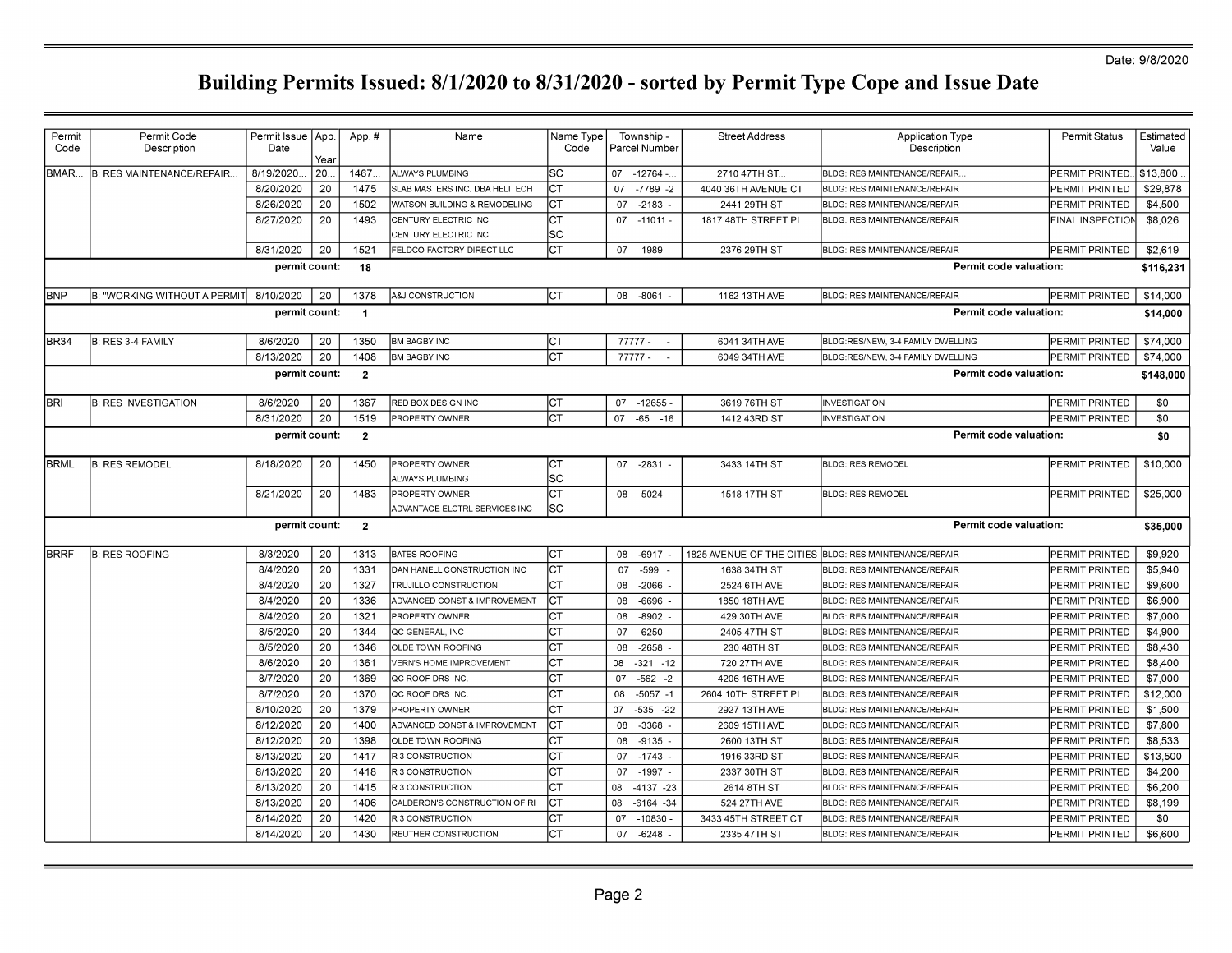| Permit<br>Code | Permit Code<br>Description        | Permit Issue   App.<br>Date | Year | App.#          | Name                                    | Name Type<br>Code | Township -<br>Parcel Number | <b>Street Address</b> | <b>Application Type</b><br>Description | <b>Permit Status</b>    | Estimated<br>Value |
|----------------|-----------------------------------|-----------------------------|------|----------------|-----------------------------------------|-------------------|-----------------------------|-----------------------|----------------------------------------|-------------------------|--------------------|
| BRRF           | <b>B: RES ROOFING</b>             | 8/14/2020                   | 20   | 1436           | R.A. CONSTRUCTION                       | CТ                | $-8252$<br>07               | 1818 44TH ST          | <b>BLDG: RES MAINTENANCE/REPAIR</b>    | PERMIT PRINTED          | \$3,800            |
|                |                                   | 8/14/2020                   | 20   | 1432           | MIDWEST COMPLETE CONSTRUCTION CT        |                   | $-9489$<br>07               | 3427 50TH ST          | BLDG: RES MAINTENANCE/REPAIR           | PERMIT PRINTED          | \$10,800           |
|                |                                   | 8/14/2020                   | 20   | 1431           | REUTHER CONSTRUCTION                    | CТ                | 08<br>$-653$                | 1169 26TH STREET A    | <b>BLDG: RES MAINTENANCE/REPAIR</b>    | PERMIT PRINTED          | \$6,800            |
|                |                                   | 8/14/2020                   | 20   | 1419           | R 3 CONSTRUCTION                        | IСТ               | 08<br>$-7465$               | 2033 13TH ST          | BLDG: RES MAINTENANCE/REPAIR           | PERMIT PRINTED          | \$6,300            |
|                |                                   | 8/17/2020                   | 20   | 1445           | 33 CARPENTERS CONSTRUCTION INC          | Іст               | 07<br>$-6426$               | 1134 39TH ST          | <b>BLDG: RES MAINTENANCE/REPAIR</b>    | PERMIT PRINTED          | \$5,565            |
|                |                                   | 8/18/2020                   | 20   | 1461           | JOSH ACKERLAND CONSTRUCTION             | CТ                | 07<br>$-872 - A$            | 4130 26TH AVE         | BLDG: RES MAINTENANCE/REPAIR           | PERMIT PRINTED          | \$14,726           |
|                |                                   | 8/18/2020                   | 20   | 1454           | R 3 CONSTRUCTION                        | CТ                | 08<br>$-4625 - 3$           | 902 47TH ST           | BLDG: RES MAINTENANCE/REPAIR           | PERMIT PRINTED          | \$8,400            |
|                |                                   | 8/19/2020                   | 20   | 1463           | <b>VERN'S HOME IMPROVEMENT</b>          | CТ                | $-9508$<br>07               | 3410 49TH ST          | <b>BLDG: RES MAINTENANCE/REPAIR</b>    | PERMIT PRINTED          | \$9,420            |
|                |                                   | 8/19/2020                   | 20   | 1464           | <b>VERN'S HOME IMPROVEMENT</b>          | Iст               | 08<br>$-3404 - 37$          | 2033 4TH ST           | BLDG: RES MAINTENANCE/REPAIR           | PERMIT PRINTED          | \$4,800            |
|                |                                   | 8/19/2020                   | 20   | 1469           | PROPERTY OWNER                          | СT                | $-4545$<br>08               | 808 19TH AVE          | BLDG: RES MAINTENANCE/REPAIR           | PERMIT PRINTED          | \$3,500            |
|                |                                   | 8/20/2020                   | 20   | 1474           | CREW ROOFING                            | CТ                | 07<br>$-10711$              | 1810 47TH STREET CT   | BLDG: RES MAINTENANCE/REPAIR           | <b>FINAL INSPECTION</b> | \$6,850            |
|                |                                   | 8/21/2020                   | 20   | 1477           | FOLEY CONTRACTING LLC                   | CТ                | $-1367 -$<br>07             | 2341 31ST STREET A    | BLDG: RES MAINTENANCE/REPAIR           | PERMIT PRINTED          | \$4,500            |
|                |                                   | 8/21/2020                   | 20   | 1479           | A-1 ROOFING                             | CТ                | 07<br>$-5815 -$             | 4510 21ST AVE         | BLDG: RES MAINTENANCE/REPAIR           | PERMIT PRINTED          | \$8,808            |
|                |                                   | 8/28/2020                   | 20   | 1508           | QC ROOF DRS INC                         | СT                | $-12195$<br>07              | 1106 35TH STREET CT   | BLDG: RES MAINTENANCE/REPAIR           | PERMIT PRINTED          | \$12,000           |
|                |                                   | 8/31/2020                   | 20   | 1514           | QC ROOF DRS INC.                        | СT                | 07<br>$-12846$              | 3212 40TH ST          | <b>BLDG: RES MAINTENANCE/REPAIR</b>    | PERMIT PRINTED          | \$15,000           |
|                |                                   | 8/31/2020                   | 20   | 1517           | A&J CONSTRUCTION                        | Iст               | 08<br>$-1441$               | 1810 25TH ST          | <b>BLDG: RES MAINTENANCE/REPAIR</b>    | PERMIT PRINTED          | \$6,000            |
|                |                                   | 8/31/2020                   | 20   | 1518           | <b>A&amp;J CONSTRUCTION</b>             | CТ                | 08<br>$-6907 -$             | 1426 24TH AVE         | <b>BLDG: RES MAINTENANCE/REPAIR</b>    | PERMIT PRINTED          | \$11,000           |
|                |                                   | permit count:               |      | 36             |                                         |                   |                             |                       | Permit code valuation:                 |                         | \$274,891          |
| <b>BRSA</b>    | <b>B: RES ADDITION</b>            | 8/7/2020                    | 20   | 1376           | G.T.C. CONSTRUCTION                     | СT                | $07 -32 -8$                 | 5105 21ST AVE         | <b>BLDG: RES ADDITION</b>              | PERMIT PRINTED          | \$23,000           |
|                |                                   |                             |      |                | ALL ACTION PLUMBING                     | lsc               |                             |                       |                                        |                         |                    |
|                |                                   | 8/27/2020                   | 20   | 1505           | RASMUSSEN CONSTRUCTION DBA BUCCT        |                   | 07<br>-14565                | 3205 55TH STREET CT   | <b>BLDG: RES ADDITION</b>              | PERMIT PRINTED          | \$42,000           |
|                |                                   | permit count:               |      | $\overline{2}$ |                                         |                   |                             |                       | Permit code valuation:                 |                         | \$65,000           |
| <b>BRSD</b>    | <b>B: RES SIDING</b>              | 8/4/2020                    | 20   | 1333           | PROPERTY OWNER                          | Iст               | $-8783$<br>08               | 911 32ND AVENUE CT    | <b>BLDG: RES MAINTENANCE/REPAIR</b>    | PERMIT PRINTED          | \$875              |
|                |                                   | 8/7/2020                    | 20   | 1368           | CALDERON'S CONSTRUCTION OF RI           | CТ                | $-8235$<br>08               | 516 1ST ST            | BLDG: RES MAINTENANCE/REPAIR           | PERMIT PRINTED          | \$9,900            |
|                |                                   | 8/10/2020                   | 20   | 1378           | A&J CONSTRUCTION                        | CТ                | $-8061$<br>08               | 1162 13TH AVE         | BLDG: RES MAINTENANCE/REPAIR           | PERMIT PRINTED          | \$14,000           |
|                |                                   | 8/12/2020                   | 20   | 1399           | <b>ADVANCED CONST &amp; IMPROVEMENT</b> | Iст               | $-5718 - 4$<br>08           | 2633 15TH ST          | <b>BLDG: RES MAINTENANCE/REPAIR</b>    | PERMIT PRINTED          | \$6,000            |
|                |                                   | 8/13/2020                   | 20   | 1405           | TOUBL CONTRACTING                       | CТ                | 07<br>$-1516$               | 2433 34TH ST          | BLDG: RES MAINTENANCE/REPAIR           | PERMIT PRINTED          | \$6,790            |
|                |                                   | 8/13/2020                   | 20   | 1417           | R 3 CONSTRUCTION                        | Iст               | 07<br>$-1743$               | 1916 33RD ST          | BLDG: RES MAINTENANCE/REPAIR           | PERMIT PRINTED          | \$13,500           |
|                |                                   | 8/14/2020                   | 20   | 1420           | R 3 CONSTRUCTION                        | CТ                | $-10830$<br>07              | 3433 45TH STREET CT   | <b>BLDG: RES MAINTENANCE/REPAIR</b>    | PERMIT PRINTED          | \$0                |
|                |                                   | 8/18/2020                   | 20   | 1461           | JOSH ACKERLAND CONSTRUCTION             | CТ                | $-872 - A$<br>07            | 4130 26TH AVE         | <b>BLDG: RES MAINTENANCE/REPAIR</b>    | PERMIT PRINTED          | \$14,726           |
|                |                                   | 8/18/2020                   | 20   | 1455           | R 3 CONSTRUCTION                        | CТ                | $-4625 - 3$<br>08           | 902 47TH ST           | BLDG: RES MAINTENANCE/REPAIR           | PERMIT PRINTED          | \$8,400            |
|                |                                   | 8/25/2020                   | 20   | 1492           | A+ ROOFING & SIDING CO. FORMER          | CТ                | 08<br>$-1978 - A$           | 1530 17TH ST          | BLDG: RES MAINTENANCE/REPAIR           | PERMIT PRINTED          | \$10,200           |
|                |                                   | 8/31/2020                   | 20   | 1515           | QC ROOF DRS INC                         | CТ                | 08<br>$-3189$               | 1850 4TH ST           | <b>BLDG: RES MAINTENANCE/REPAIR</b>    | PERMIT PRINTED          | \$1,550            |
|                |                                   | 8/31/2020                   | 20   | 1518           | A&J CONSTRUCTION                        | CТ                | $-6907$<br>08               | 1426 24TH AVE         | BLDG: RES MAINTENANCE/REPAIR           | PERMIT PRINTED          | \$11,000           |
|                |                                   | 8/31/2020                   | 20   | 1522           | ADVANCED CONST & IMPROVEMENT            | CТ                | 80<br>$-8726$               | 1542 30TH AVE         | BLDG: RES MAINTENANCE/REPAIR           | PERMIT PRINTED          | \$6,000            |
|                |                                   | permit count:               |      | 13             |                                         |                   |                             |                       | Permit code valuation:                 |                         | \$102,941          |
| <b>IBSHD</b>   | B: RES SHED/ACCESSORY BLDG        | 8/25/2020                   | 20   | 1491           | PROPERTY OWNER                          | Iст               | $07 - 12123 -$              | 3800 25TH ST          | <b>BLDG: STORAGE SHED</b>              | PERMIT PRINTED          | \$5,000            |
|                |                                   | permit count:               |      | $\mathbf{1}$   |                                         |                   |                             |                       | Permit code valuation:                 |                         | \$5,000            |
| BSMT           | <b>B: RES BASEMENT WATERPROOF</b> | 8/13/2020                   | 20   | 1413           | MIDWEST RECONSTRUCTION CO               | ICT               | $-912$<br>07                | 4221 18TH AVE         | <b>BLDG: RES MAINTENANCE/REPAIR</b>    | PERMIT PRINTED          | \$2,524            |
|                |                                   | 8/19/2020                   | 20   | 1460           | ABSOLUTELY DRY BASEMENT WATERP CT       |                   | 07 -1077 -                  | 1919 30TH ST          | <b>BLDG: RES MAINTENANCE/REPAIR</b>    | PERMIT PRINTED          | \$4,675            |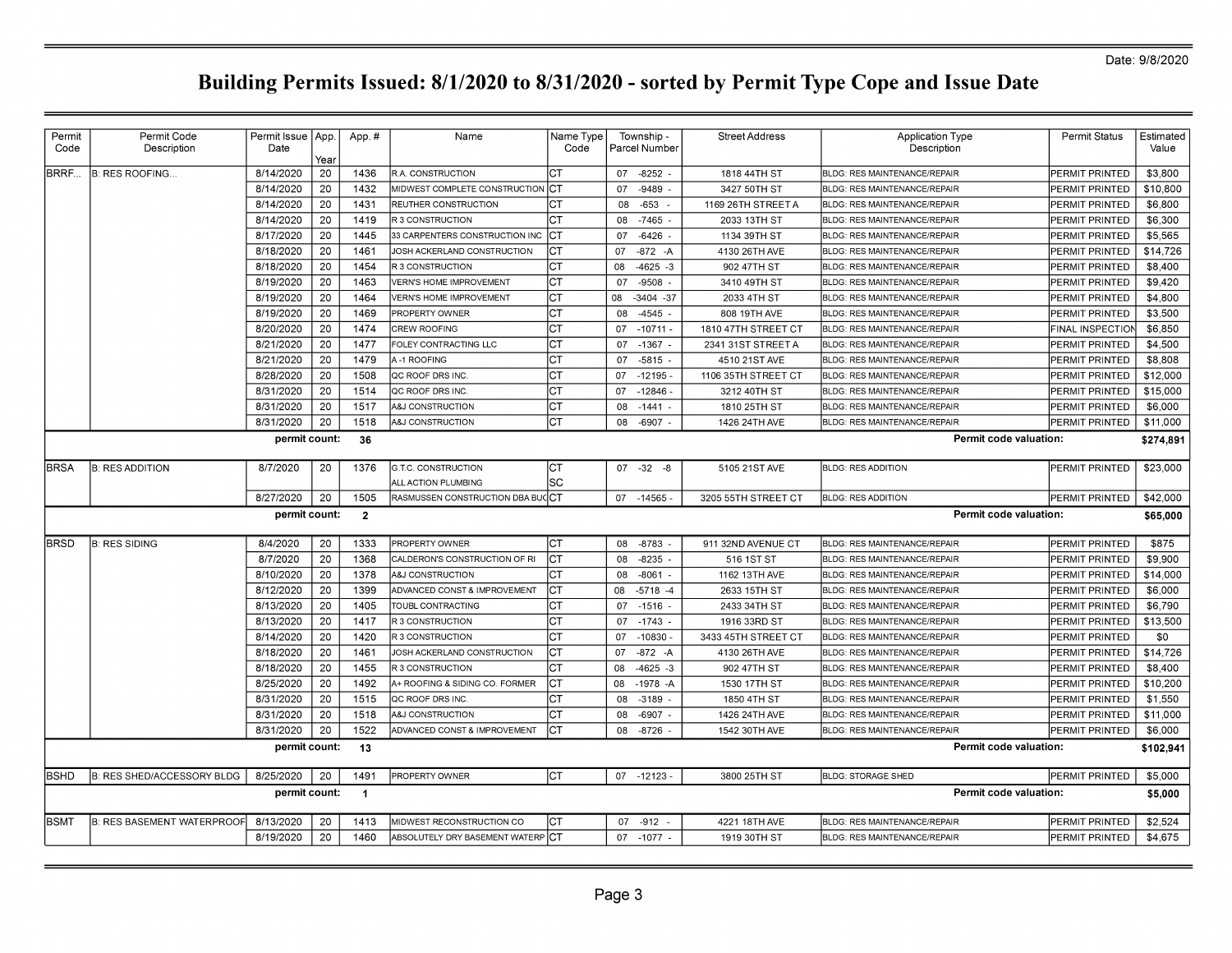| Permit<br>Code | Permit Code<br>Description         | Permit Issue   App.<br>Date | Year | App.#                | Name                                                                  | Name Type<br>Code | Township -<br>Parcel Number | <b>Street Address</b>                        | <b>Application Type</b><br>Description | <b>Permit Status</b>  | Estimated<br>Value |
|----------------|------------------------------------|-----------------------------|------|----------------------|-----------------------------------------------------------------------|-------------------|-----------------------------|----------------------------------------------|----------------------------------------|-----------------------|--------------------|
| BSMT           | <b>B: RES BASEMENT WATERPROOF</b>  | 8/31/2020                   | 20   | 1516                 | ABSOLUTELY DRY BASEMENT WATERP CT                                     |                   | 07 -11768 -                 | 1146 46TH ST                                 | <b>BLDG: RES MAINTENANCE/REPAIR</b>    | <b>PERMIT PRINTED</b> | \$8,900            |
|                |                                    | permit count:               |      | $\mathbf{3}$         |                                                                       |                   |                             |                                              | Permit code valuation:                 |                       | \$16,099           |
| <b>BSTG</b>    | <b>B: STORAGE BLDG</b>             | 8/6/2020                    | 20   | 1363                 | PROPERTY OWNER                                                        | Iст               | 08 -7864                    | 1901 16TH ST                                 | <b>BLDG: MISC STRUCTURE</b>            | PERMIT PRINTED        | \$4,000            |
|                |                                    | permit count:               |      | $\overline{1}$       |                                                                       |                   |                             |                                              | Permit code valuation:                 |                       | \$4,000            |
| BSTP           | <b>B: STEPS</b>                    | 8/7/2020                    | 20   | 1373                 | PROPERTY OWNER                                                        | Iст               | $-8046$<br>08               | 1146 14TH AVE                                | <b>BLDG: RES MAINTENANCE/REPAIR</b>    | PERMIT PRINTED        | \$250              |
|                |                                    | 8/31/2020                   | 20   | 1536                 | SOCO ROOFING INC                                                      | СT                | $-4798$ .<br>08             | 915 12TH AVE                                 | <b>BLDG: MISC STRUCTURE</b>            | PERMIT PRINTED        | \$2,100            |
|                |                                    | permit count:               |      | $\overline{2}$       |                                                                       |                   |                             |                                              | Permit code valuation:                 |                       | \$2,350            |
| <b>BWKG</b>    | <b>B: WRECK SHED/ACCESSORY BLI</b> | 8/4/2020                    | 20   | 1339                 | T STEELE CONSTRUCTION INC                                             | Iст               | $07 - 362 - 2$              | 2800 48TH AVE                                | WRECK: ALL OTHER BUILDINGS/STRUCTURES  | <b>PERMIT PRINTED</b> | \$0                |
|                |                                    | permit count:               |      | $\mathbf{1}$         |                                                                       |                   |                             |                                              | Permit code valuation:                 |                       | \$0                |
| <b>IBWKH</b>   | <b>B: WRECK HOUSE</b>              | 8/4/2020                    | 20   | 1329                 | COOPMAN TRUCKING & EXCAVATING                                         | ICT               | $-8431 -$<br>08             | 2914 16TH ST                                 | WRECK: 1 FAMILY HOUSE                  | PERMIT PRINTED        | \$0                |
|                |                                    | permit count:               |      | $\blacktriangleleft$ |                                                                       |                   |                             |                                              | Permit code valuation:                 |                       | \$0                |
| lC1            | CO DEPOSIT =/< \$25000             | 8/7/2020                    | 20   | 1376                 | G.T.C. CONSTRUCTION                                                   | Iст               | 07 -32<br>$-8$              | 5105 21ST AVE                                | <b>BLDG: RES ADDITION</b>              | PERMIT PRINTED        | \$23,000           |
|                |                                    |                             |      |                      | ALL ACTION PLUMBING                                                   | <b>SC</b>         |                             |                                              |                                        |                       |                    |
|                |                                    | permit count:               |      | $\overline{1}$       |                                                                       |                   |                             |                                              | Permit code valuation:                 |                       | \$23,000           |
| C2             | CO DEPOSIT >\$25000                | 8/4/2020                    | 20   | 418                  | DAN HANELL CONSTRUCTION INC                                           | Iст               | 07 -13394 -                 | 4606 AVENUE OF THE CITIES BLDG: COMLADDITION |                                        | PERMIT PRINTED        | \$90,000           |
|                |                                    | 8/6/2020                    | 20   | 1350                 | <b>BM BAGBY INC</b>                                                   | Iст               | $77777 -$                   | 6041 34TH AVE                                | BLDG:RES/NEW, 3-4 FAMILY DWELLING      | PERMIT PRINTED        | \$74,000           |
|                |                                    | 8/13/2020                   | 20   | 1322                 | TIMBER STONE INC.                                                     | Іст               | $07 - 12974 -$              | 3916 16TH AVE                                | <b>BLDG: MISC STRUCTURE</b>            | PERMIT PRINTED        | \$35,000           |
|                |                                    |                             |      |                      | <b>BLACKHAWK ELECTRIC ENTERPRISES SC</b><br>DOUG'S HEATING & AIR COND | SC                |                             |                                              |                                        |                       |                    |
|                |                                    | 8/13/2020                   | 20   | 1320                 | MCDERMOTT CONSTRUCTION<br>LIGHTING MAINTENANCE INC                    | СT<br>lsc         | $07 - 77 -$                 | 3620 AVENUE OF THE CITIES BLDG: COML REMODEL |                                        | PERMIT PRINTED        | \$54,000           |
|                |                                    | 8/13/2020                   | 20   | 1409                 | <b>BM BAGBY INC</b>                                                   | СT                | 77777 -                     | 6045 34TH AVE                                | BLDG:RES/NEW, 3-4 FAMILY DWELLING      | PERMIT PRINTED        | \$74,000           |
|                |                                    | 8/13/2020                   | 20   | 1408                 | <b>BM BAGBY INC</b>                                                   | СT                | $77777 - -$                 | 6049 34TH AVE                                | BLDG:RES/NEW, 3-4 FAMILY DWELLING      | <b>PERMIT PRINTED</b> | \$74,000           |
|                |                                    | 8/26/2020                   | 20   | 1495                 | HERITAGE WESLEYAN CHURCH<br>TRI-CITY ELECTRIC COMPANY                 | Iст<br><b>SC</b>  | 08 -2451 -                  | 1 MONTGOMERY DR                              | <b>BLDG: COML REMODEL</b>              | PERMIT PRINTED        | \$243,066          |
|                |                                    | permit count:               |      | $\overline{7}$       |                                                                       |                   |                             |                                              | Permit code valuation:                 |                       | \$644,066          |
| IDRN1          | <b>ENG: CLASS 1 DRAINAGE</b>       | 8/4/2020                    | 20   | 418                  | DAN HANELL CONSTRUCTION INC                                           | Іст               | $-13394$<br>07              | 4606 AVENUE OF THE CITIES BLDG: COMLADDITION |                                        | <b>PERMIT PRINTED</b> | \$90,000           |
|                |                                    | 8/4/2020                    | 20   | 1339                 | <b>T STEELE CONSTRUCTION INC</b>                                      | СT                | $-362 -2$<br>07             | 2800 48TH AVE                                | WRECK: ALL OTHER BUILDINGS/STRUCTURES  | PERMIT PRINTED        | \$0                |
|                |                                    | 8/4/2020                    | 20   | 1329                 | COOPMAN TRUCKING & EXCAVATING                                         | Iст               | 08<br>$-8431$               | 2914 16TH ST                                 | <b>WRECK: 1 FAMILY HOUSE</b>           | PERMIT PRINTED        | \$0                |
|                |                                    | 8/5/2020                    | 20   | 1345                 | CROSS CONCRETE CONSTRUCTION                                           | Іст               | $-8209$<br>07               | 5402 28TH AVE                                | <b>BLDG: RES DRIVEWAY</b>              | FINAL INSPECTION      | \$0                |
|                |                                    | 8/6/2020                    | 20   | 1365                 | <b>TRAPKUS BUILD</b>                                                  | CТ                | $-878 - 1$<br>07            | 2820 41ST ST                                 | <b>ENG: DRAINAGE PERMIT</b>            | PERMIT PRINTED        | \$0                |
|                |                                    | 8/6/2020                    | 20   | 1350                 | <b>BM BAGBY INC</b>                                                   | IСТ               | 77777 -                     | 6041 34TH AVE                                | BLDG:RES/NEW, 3-4 FAMILY DWELLING      | PERMIT PRINTED        | \$74,000           |
|                |                                    | 8/7/2020                    | 20   | 1364                 | <b>COACH HOUSE GARAGES</b>                                            | CТ                | $-3434 -$<br>08             | 1608 13TH ST                                 | <b>BLDG: GARAGES/CARPORTS</b>          | PERMIT PRINTED        | \$27,294           |
|                |                                    | 8/10/2020                   | 20   | 1380                 | PROPERTY OWNER                                                        | CТ                | 07<br>$-14055$              | 3308 44TH STREET CT                          | <b>BLDG: SWIMMING POOL</b>             | PERMIT PRINTED        | \$16,000           |
|                |                                    | 8/14/2020                   | 20   | 1427                 | JOSE ALVEREZ & GUILLERMO PALAC                                        | Іст               | $-9977$<br>07               | 4228 34TH AVENUE PL                          | <b>BLDG: RES DRIVEWAY</b>              | PERMIT PRINTED        | \$0                |
|                |                                    | 8/17/2020                   | 20   | 1438                 | <b>KLARKOWSKI CONSTRUCTION</b>                                        | CТ                | $-6151$<br>08               | 1425 26TH AVE                                | BLDG: RES DRIVEWAY & SIDEWALK          | PERMIT PRINTED        | \$0                |
|                |                                    | 8/18/2020                   | 20   | 1446                 | PROPERTY OWNER                                                        | lст               | 08<br>-4342 -               | 2424 16TH AVE                                | ENG: DRAINAGE PERMIT                   | PERMIT PRINTED        | \$0                |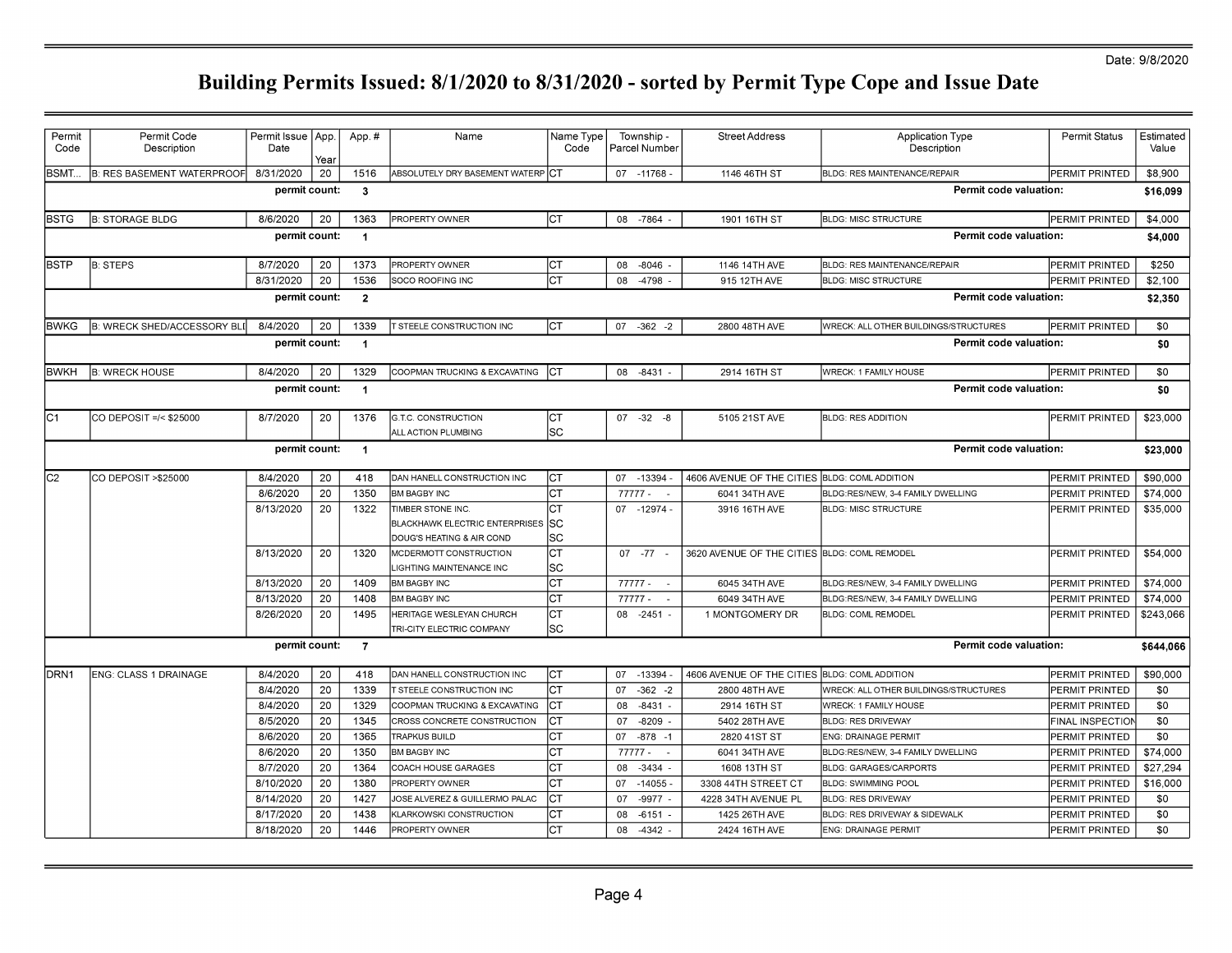| Permit<br>Code | Permit Code<br>Description | Permit Issue   App.<br>Date | Year | App.#                   | Name                                                                                                  | Name Type<br>Code | Township -<br>Parcel Number | <b>Street Address</b>                        | <b>Application Type</b><br>Description | Permit Status    | Estimated<br>Value |
|----------------|----------------------------|-----------------------------|------|-------------------------|-------------------------------------------------------------------------------------------------------|-------------------|-----------------------------|----------------------------------------------|----------------------------------------|------------------|--------------------|
| DRN1           | ENG: CLASS 1 DRAINAGE      | 8/19/2020                   | 20   | 1462                    | VALLEY CONSTRUCTION COMPANY                                                                           | Iст               | $-12830 - 1$<br>07          | 1522 47TH AVE                                | <b>ENG: DRAINAGE PERMIT</b>            | PERMIT PRINTED   | \$0                |
|                |                            | 8/20/2020                   | 20   | 1472                    | KLARKOWSKI CONSTRUCTION                                                                               | IСТ               | $-6322 -$<br>07             | 2410 48TH ST                                 | <b>ENG: DRAINAGE PERMIT</b>            | PERMIT PRINTED   | \$0                |
|                |                            | 8/20/2020                   | 20   | 1471                    | CROSS CONCRETE CONSTRUCTION                                                                           | Iст               | $-3852$<br>08               | 723 23RD AVENUE CT                           | <b>ENG: DRAINAGE PERMIT</b>            | PERMIT PRINTED   | \$0                |
|                |                            | 8/21/2020                   | 20   | 1478                    | SOONER CONCRETE                                                                                       | Iст               | 07<br>$-6845 -$             | 2525 32ND AVENUE CT                          | <b>ENG: DRAINAGE PERMIT</b>            | PERMIT PRINTED   | \$0                |
|                |                            | 8/21/2020                   | 20   | 1449                    | PROPERTY OWNER                                                                                        | Iст               | $-4179 -$<br>08             | 2332 18TH AVENUE A                           | BLDG: GARAGES/CARPORTS                 | PERMIT PRINTED   | \$8,064            |
|                |                            | 8/27/2020                   | 20   | 1505                    | RASMUSSEN CONSTRUCTION DBA BUCICT                                                                     |                   | $-14565$<br>07              | 3205 55TH STREET CT                          | <b>BLDG: RES ADDITION</b>              | PERMIT PRINTED   | \$42,000           |
|                |                            | permit count:               |      | 17                      |                                                                                                       |                   |                             |                                              | Permit code valuation:                 |                  | \$257,358          |
| EC             | E: COML ELECTRICAL         | 8/6/2020                    | 20   | 1295                    | WRS CONSTRUCTION, INC<br>SHAW ELECTRIC INC                                                            | Іст<br>lsc        | $07 - 191 - 1$              | 3925 16TH ST                                 | <b>BLDG: COML REMODEL</b>              | PERMIT PRINTED   | \$35,000           |
|                |                            | 8/6/2020                    | 20   | 1139                    | <b>BUILD TO SUIT INC</b><br>ELITE ELECTRIC                                                            | Iст<br> SC        | 08 -9407 -                  | 2900 RIVER DR                                | <b>BLDG: COML REMODEL</b>              | PERMIT PRINTED   | \$103,245          |
|                |                            | 8/13/2020                   | 20   | 1251                    | T STEELE CONSTRUCTION INC<br>AKEWOOD ELECTRIC AND GENERATO SC                                         | Iст               | 07 - 360 - 6                | 2800 46TH AVE                                | <b>BLDG: CELLULAR STATION/TOWER</b>    | PERMIT PRINTED   | \$300,000          |
|                |                            | 8/26/2020                   | 20   | 1320                    | MCDERMOTT CONSTRUCTION<br>LIGHTING MAINTENANCE INC                                                    | Iст<br>lsc        | $07 - 77 -$                 | 3620 AVENUE OF THE CITIES BLDG: COML REMODEL |                                        | PERMIT PRINTED   | \$54,000           |
|                |                            | permit count:               |      | $\overline{\mathbf{4}}$ |                                                                                                       |                   |                             |                                              | Permit code valuation:                 |                  | \$492,245          |
| <b>ENA</b>     | <b>B: RES SIDEWALK</b>     | 8/12/2020                   | 20   | 1396                    | PROPERTY OWNER                                                                                        | Iст               | 07<br>-543                  | 4123 24TH AVE                                | <b>BLDG: RES SIDEWALK</b>              | PERMIT PRINTED   | \$0                |
|                |                            | 8/17/2020                   | 20   | 1438                    | KLARKOWSKI CONSTRUCTION                                                                               | Iст               | $08 - 6151 -$               | 1425 26TH AVE                                | BLDG: RES DRIVEWAY & SIDEWALK          | PERMIT PRINTED   | \$0                |
|                |                            | permit count:               |      | $\overline{2}$          |                                                                                                       |                   |                             |                                              | Permit code valuation:                 |                  | \$0                |
| <b>ENB</b>     | <b>B: RES DRIVEWAY</b>     | 8/5/2020                    | 20   | 1345                    | CROSS CONCRETE CONSTRUCTION                                                                           | Iст               | $-8209$<br>07               | 5402 28TH AVE                                | <b>BLDG: RES DRIVEWAY</b>              | PERMIT PRINTED   | \$0                |
|                |                            | 8/14/2020                   | 20   | 1427                    | JOSE ALVEREZ & GUILLERMO PALAC                                                                        | Iст               | $-9977 -$<br>07             | 4228 34TH AVENUE PL                          | <b>BLDG: RES DRIVEWAY</b>              | PERMIT PRINTED   | \$0                |
|                |                            | permit count:               |      | $\overline{2}$          |                                                                                                       |                   |                             |                                              | Permit code valuation:                 |                  | \$0                |
| <b>END</b>     | <b>B: COML DRIVEWAY</b>    | 8/4/2020                    | 20   | 1330                    | EVANS CONCRETE AND EXCAVCTING,                                                                        | Іст               | $-14392$<br>07              | 4960 41ST STREET CT                          | <b>BLDG: COML DRIVEWAY</b>             | PERMIT PRINTED   | \$0                |
|                |                            | permit count:               |      | $\overline{\mathbf{1}}$ |                                                                                                       |                   |                             |                                              | Permit code valuation:                 |                  | \$0                |
| ER             | E: RES ELECTRICAL          | 8/4/2020                    | 20   | 1337                    | TRI-CITY ELECTRIC COMPANY                                                                             | Іст               | $-14055$<br>07              | 3308 44TH STREET CT                          | ELEC: WIRING, MISC                     | FINAL INSPECTION | \$5,000            |
|                |                            | 8/4/2020                    | 20   | 1325                    | POINT ELECTRIC                                                                                        | Іст               | $-7575 -$<br>08             | 403 48TH ST                                  | ELEC: WIRING, MISC                     | PERMIT PRINTED   | \$0                |
|                |                            | 8/6/2020                    | 20   | 1366                    | ART-O-LITE ELECTRIC CO                                                                                | Iст               | $-12224$<br>07              | 3532 56TH STREET CT                          | ELEC: SERVICE                          | PERMIT PRINTED   | \$0                |
|                |                            | 8/6/2020                    | 20   | 898                     | QUAD CITIES AUTOMATIC POOLS IN<br>KOEHLER ELECTRIC INC, J W                                           | Іст<br> SC        | 07<br>-9621                 | 3614 14TH AVE                                | <b>BLDG: SWIMMING POOL</b>             | PERMIT PRINTED   | \$5,000            |
|                |                            | 8/12/2020                   | 20   | 816                     | <b>BLAZE RESTORATION INC</b><br>HOMETOWN PLUMBING AND HEATING SC<br>HOMETOWN PLUMBING & HEATING COSSC | Іст               | 08 -389                     | 1707 12TH AVE                                | BLDG: RES MAINTENANCE/REPAIR           | PERMIT PRINTED   | \$154,900          |
|                |                            | 8/12/2020                   | 20   | 1390                    | ELECTRIC DOCTOR SERVICE LLC                                                                           | Іст               | $-9310 -$<br>08             | 2710 8TH STREET CT                           | ELEC: SERVICE                          | PERMIT PRINTED   | \$0                |
|                |                            | 8/14/2020                   | 20   | 1433                    | <b>SCHNELL ELECTRIC</b>                                                                               | IСT               | 08<br>$-6164 - 21$          | 402 27TH AVE                                 | ELEC: REPAIR                           | FINAL INSPECTION | \$0                |
|                |                            | 8/17/2020                   | 20   | 1447                    | HANSSEN ELECTRIC                                                                                      | Iст               | $-7883$<br>08               | 1925 15TH STREET A                           | ELEC: SERVICE                          | PERMIT PRINTED   | \$0                |
|                |                            | 8/18/2020                   | 20   | 1456                    | LAKEWOOD ELECTRIC AND GENERATOCT                                                                      |                   | $-3710 -$<br>08             | 2807 9TH AVE                                 | ELEC: SERVICE                          | PERMIT PRINTED   | \$0                |
|                |                            | 8/18/2020                   | 20   | 275                     | <b>BLAZE RESTORATION INC</b>                                                                          | Iст               | 08<br>$-49$                 | 1417 26TH ST                                 | <b>BLDG: RES REMODEL</b>               | PERMIT PRINTED   | \$35,000           |
|                |                            | 8/18/2020                   | 20   | 1437                    | <b>MOXIE SOLAR</b><br><b>MOXIE SOLAR</b>                                                              | Iст<br>lsc        | -8352 -<br>08               | 212 19TH AVE                                 | <b>BLDG: RES MAINTENANCE/REPAIR</b>    | PERMIT PRINTED   | \$0                |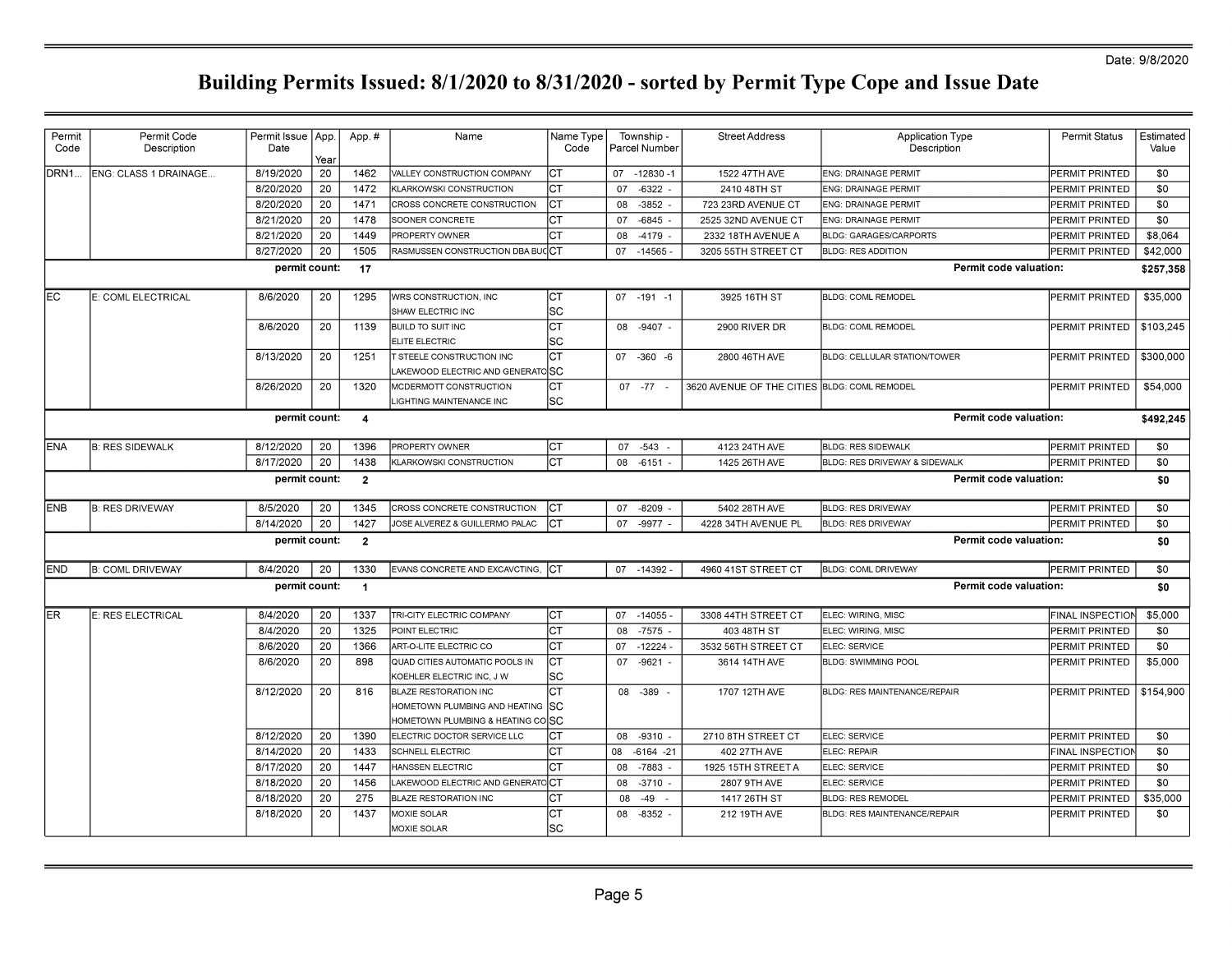| Permit                                                                                                                                     | Permit Code                   | Permit Issue   App. |      | App.#          | Name                                     | Name Type | Township -         | <b>Street Address</b> | <b>Application Type</b>                | <b>Permit Status</b>  | Estimated |
|--------------------------------------------------------------------------------------------------------------------------------------------|-------------------------------|---------------------|------|----------------|------------------------------------------|-----------|--------------------|-----------------------|----------------------------------------|-----------------------|-----------|
| Code                                                                                                                                       | Description                   | Date                | Year |                |                                          | Code      | Parcel Number      |                       | Description                            |                       | Value     |
| ER                                                                                                                                         | E: RES ELECTRICAL             | 8/18/2020           | 20   | 1457           | LAKEWOOD ELECTRIC AND GENERATOCT         |           | 08 -8839 -13       | 1313 A 9TH ST         | ELEC: SERVICE                          | <b>PERMIT PRINTED</b> | \$0       |
|                                                                                                                                            |                               | 8/19/2020           | 20   | 1322           | TIMBER STONE INC.                        |           | $-12974$<br>07     | 3916 16TH AVE         | <b>BLDG: MISC STRUCTURE</b>            | PERMIT PRINTED        | \$35,000  |
|                                                                                                                                            |                               |                     |      |                | <b>BLACKHAWK ELECTRIC ENTERPRISES SC</b> |           |                    |                       |                                        |                       |           |
|                                                                                                                                            |                               |                     |      |                | DOUG'S HEATING & AIR COND                | lsc       |                    |                       |                                        |                       |           |
|                                                                                                                                            |                               | 8/19/2020           | 20   | 1466           | ADVANTAGE ELCTRL SERVICES INC            | Іст       | $-2168 - B$<br>08  | 3902 4TH AVE          | ELEC: SERVICE                          | PERMIT PRINTED        | \$0       |
|                                                                                                                                            |                               | 8/20/2020           | 20   | 1467           | PROPERTY OWNER                           | Іст       | $-12764$<br>07     | 2710 47TH ST          | BLDG: RES MAINTENANCE/REPAIR           | PERMIT PRINTED        | \$13,800  |
|                                                                                                                                            |                               |                     |      |                | TRINITY ELECTRIC                         | lsc       |                    |                       |                                        |                       |           |
|                                                                                                                                            |                               |                     |      |                | ALWAYS PLUMBING                          | lsc       |                    |                       |                                        |                       |           |
|                                                                                                                                            |                               | 8/20/2020           | 20   | 1468           | BUREAU CO. POOL BUILDERS, INC            | Іст       | 08<br>$-6699 - 1$  | 2622 12TH ST          | <b>BLDG: SWIMMING POOL</b>             | FINAL INSPECTION      | \$4,627   |
|                                                                                                                                            |                               | 8/21/2020           | 20   | 1484           | LAKEWOOD ELECTRIC AND GENERATOCCT        |           | 07<br>$-2177 -$    | 2411 29TH ST          | ELEC: SERVICE                          | PERMIT PRINTED        | \$0       |
|                                                                                                                                            |                               | 8/21/2020           | 20   | 1483           | PROPERTY OWNER                           | IСТ       | $-5024 -$<br>80    | 1518 17TH ST          | <b>BLDG: RES REMODEL</b>               | PERMIT PRINTED        | \$25,000  |
|                                                                                                                                            |                               |                     |      |                | ADVANTAGE ELCTRL SERVICES INC            | lsc       |                    |                       |                                        |                       |           |
|                                                                                                                                            |                               | 8/21/2020           | 20   | 1482           | <b>BLACKHAWK ELECTRIC ENTERPRISES</b>    | Iст       | 80<br>$-5138 -$    | 508 20TH AVE          | ELEC: SERVICE                          | <b>PERMIT PRINTED</b> | \$0       |
|                                                                                                                                            |                               | 8/26/2020           | 20   | 1499           | ELECTRIC DOCTOR SERVICE LLC              | Iст       | 07<br>$-1021$      | 1901 31ST ST          | ELEC: WIRING, MISC                     | <b>PERMIT PRINTED</b> | \$0       |
|                                                                                                                                            |                               | 8/26/2020           | 20   | 1085           | POWELL & COMPANY CONSTRUCTION            | Іст       | 07<br>-2390        | 4003 36TH AVENUE CT   | <b>BLDG: MISC STRUCTURE</b>            | PERMIT PRINTED        | \$67,000  |
|                                                                                                                                            |                               |                     |      |                | AKEWOOD ELECTRIC AND GENERATO SC         |           |                    |                       |                                        |                       |           |
|                                                                                                                                            |                               |                     |      |                | CRAWFORD COMPANY                         | lsc       |                    |                       |                                        |                       |           |
|                                                                                                                                            |                               | 8/26/2020           | 20   | 1496           | ELECTRIC DOCTOR SERVICE LLC              | Іст       | 80<br>$-4719 -$    | 2618 13TH AVE         | ELEC: SERVICE                          | PERMIT PRINTED        | \$0       |
|                                                                                                                                            |                               | 8/27/2020           | 20   | 1493           | CENTURY ELECTRIC INC                     | Іст       | $07 - 11011 -$     | 1817 48TH STREET PL   | BLDG: RES MAINTENANCE/REPAIR           | FINAL INSPECTION      | \$8,026   |
|                                                                                                                                            |                               |                     |      |                | CENTURY ELECTRIC INC                     | lsc       |                    |                       |                                        |                       |           |
|                                                                                                                                            |                               | 8/27/2020           | 20   | 1504           | BLACKHAWK ELECTRIC ENTERPRISES           | Іст       | $-8212 -$<br>07    | 5326 28TH AVE         | ELEC: SERVICE                          | FINAL INSPECTION      | \$0       |
|                                                                                                                                            |                               | 8/27/2020           | 20   | 1503           | LAKEWOOD ELECTRIC AND GENERATO CT        |           | 08<br>$-3927 -$    | 1205 13TH AVE         | ELEC: SERVICE                          | PERMIT PRINTED        | \$0       |
|                                                                                                                                            |                               | 8/31/2020           | 20   | 1411           | <b>BLAZE RESTORATION INC</b>             | Iст       | $-10772 -$<br>07   | 3411 45TH ST          | BLDG: RES MAINTENANCE/REPAIR           | PERMIT PRINTED        | \$11,000  |
|                                                                                                                                            |                               | permit count:       |      | 26             |                                          |           |                    |                       | Permit code valuation:                 |                       | \$364,353 |
| ERM <sub>6</sub>                                                                                                                           | E: RES ELCT MTR RECNCT (6 MO) | 8/4/2020            | 20   | 1326           | POINT ELECTRIC                           | Iст       | $-5197 -$<br>07    | 1536 44TH ST          | ELCT: ELCT MTR RECONNCT AFTER 6 MONTHS | PERMIT PRINTED        | \$0       |
|                                                                                                                                            |                               | 8/13/2020           | 20   | 1410           | PROPERTY OWNER                           | Iст       | 08<br>$-8187 -$    | 1175 27TH ST          | ELCT: ELCT MTR RECONNCT AFTER 6 MONTHS | <b>PERMIT PRINTED</b> | \$0       |
|                                                                                                                                            |                               | permit count:       |      | $\overline{2}$ |                                          |           |                    |                       | Permit code valuation:                 |                       | \$0       |
| lмc                                                                                                                                        | M: COML MECHANICAL            | 8/6/2020            | 20   | 1358           | CRAWFORD HEATING & COOLING               | Iст       | $-13023$<br>07     | 2100 52ND AVE         | HTG: AIR CONDITIONING, REPLACE         | <b>PERMIT PRINTED</b> | \$4.500   |
|                                                                                                                                            |                               | 8/6/2020            | 20   | 1356           | TOTAL MAINTENANCE INC                    | Іст       | $-2448$ -<br>80    | 30 18TH ST            | HTG: FURNACE/AC, REPLACE               | <b>PERMIT PRINTED</b> | \$6,056   |
|                                                                                                                                            |                               | 8/7/2020            | 20   | 1374           | CRAWFORD HEATING & COOLING               | Іст       | $-13023$<br>07     | 2100 52ND AVE         | HTG: OTHER, INSTALL/REPLACE            | PERMIT PRINTED        | \$2.200   |
|                                                                                                                                            |                               | 8/12/2020           | 20   | 1395           | <b>BRADY COMPANY, JL</b>                 | Iст       | $-12830 - 1$<br>07 | 1522 47TH AVE         | HTG: BOILER/FURNACE, REPLACE           | <b>PERMIT PRINTED</b> | \$32,000  |
|                                                                                                                                            |                               | 8/12/2020           | 20   | 1394           | TOTAL MAINTENANCE INC                    | Iст       | $-7322$<br>80      | 211 53RD ST           | HTG: ROOFTOP UNIT, REPLACE             | PERMIT PRINTED        | \$46,118  |
|                                                                                                                                            |                               | 8/14/2020           | 20   | 1425           | BRADY COMPANY, J L                       | Iст       | $-12830 - 1$<br>07 | 1522 47TH AVE         | HTG: AIR CONDITIONING, REPLACE         | PERMIT PRINTED        | \$6,700   |
|                                                                                                                                            |                               | 8/17/2020           | 20   | 1444           | TOTAL MAINTENANCE INC                    | Iст       | $-2760$ -<br>80    | 4950 4TH AVE          | HTG: AIR CONDITIONING, REPLACE         | PERMIT PRINTED        | \$5,000   |
|                                                                                                                                            |                               | 8/26/2020           | 19   | 1620           | CRAWFORD HEATING & COOLING               | Iст       | $-2451 -$<br>80    | 1 MONTGOMERY DR       | HTG: AIR CONDITIONING, REPLACE         | PERMIT PRINTED        | \$117,300 |
|                                                                                                                                            |                               | 8/26/2020           | 20   | 1500           | NORTHWEST MECHANICAL INC                 | Iст       | $-4784 - 3$<br>08  | 1501 RIVER DR         | HTG: ROOFTOP UNIT, REPLACE             | PERMIT PRINTED        | \$9,200   |
| 8/28/2020<br>20<br>1509<br>Іст<br>07<br>$-126 - C$<br>3321 7TH ST<br>KALE HEATING & AC<br>HTG: AIR CONDITIONING, REPLACE<br>PERMIT PRINTED |                               |                     |      |                |                                          |           |                    |                       |                                        |                       |           |
|                                                                                                                                            |                               | permit count:       |      | 10             |                                          |           |                    |                       | <b>Permit code valuation:</b>          |                       | \$251,788 |
| MR.                                                                                                                                        | M: RES MECHANICAL             | 8/3/2020            | 20   | 1316           | CLINT'S HEATING & AIR LLC                | Iст       | $-2404 - 1$<br>07  | 3211 39TH ST          | HTG: OTHER, INSTALL/REPLACE            | PERMIT PRINTED        | \$0       |
|                                                                                                                                            |                               | 8/4/2020            | 20   | 1335           | O'DELLS HEATING AND AC                   | Іст       | $-13302$<br>07     | 5516 30TH AVE         | HTG: FURNACE/AC, REPLACE               | PERMIT PRINTED        | \$5,638   |
|                                                                                                                                            |                               | 8/5/2020            | 20   | 1341           | MAINTENANCE PRO TEAM                     | lsc       | 08<br>-4998        | 735 13TH ST           | HTG: FURNACE/AC, REPLACE               | PERMIT PRINTED        | \$2,500   |
|                                                                                                                                            |                               |                     |      |                |                                          |           |                    |                       |                                        |                       |           |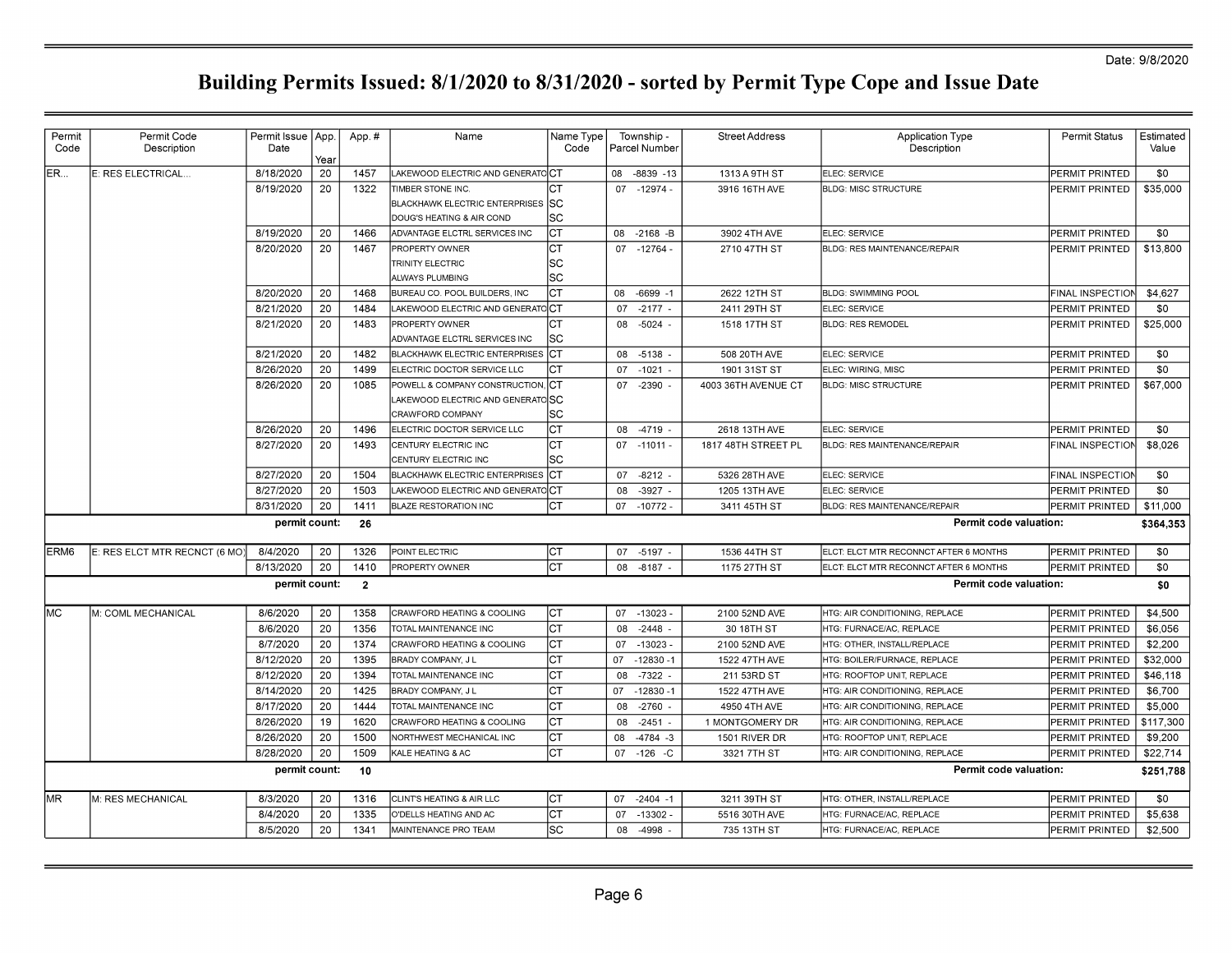| Permit | Permit Code       | Permit Issue   App. |      | App.# | Name                                                | Name Type | Township -          | <b>Street Address</b> | <b>Application Type</b>        | <b>Permit Status</b>    | Estimated |
|--------|-------------------|---------------------|------|-------|-----------------------------------------------------|-----------|---------------------|-----------------------|--------------------------------|-------------------------|-----------|
| Code   | Description       | Date                | Year |       |                                                     | Code      | Parcel Number       |                       | Description                    |                         | Value     |
| MR     | M: RES MECHANICAL | 8/6/2020            | 20   | 1355  | KALE HEATING & AC                                   | IСТ       | $07 - 1773 -$       | 1849 34TH ST          | HTG: FURNACE/AC. REPLACE       | PERMIT PRINTED          | \$5,277   |
|        |                   | 8/6/2020            | 20   | 1360  | PETERSEN PLUMBING AND HEATING                       | Iст       | $-6817 - 28$<br>08  | 2303 9TH AVE          | HTG: AIR CONDITIONING, REPLACE | PERMIT PRINTED          | \$5,918   |
|        |                   | 8/6/2020            | 20   | 1357  | NORTHWEST MECHANICAL INC                            | IСT       | $-8713 -$<br>08     | 4623 8TH AVE          | HTG: AIR CONDITIONING, REPLACE | <b>PERMIT PRINTED</b>   | \$3,103   |
|        |                   | 8/6/2020            | 20   | 1359  | CRAWFORD HEATING & COOLING                          | Iст       | 08<br>$-9231$       | 2705 11TH STREET CT   | HTG: AIR CONDITIONING, REPLACE | <b>PERMIT PRINTED</b>   | \$2,875   |
|        |                   | 8/10/2020           | 20   | 1386  | CRAWFORD HEATING & COOLING                          | Iст       | $-9456$<br>07       | 4108 17TH AVE         | HTG: AIR CONDITIONING, REPLACE | PERMIT PRINTED          | \$2,675   |
|        |                   | 8/10/2020           | 20   | 1385  | O'DELLS HEATING AND AC                              | Iст       | $-1389$<br>08       | 1716 18TH STREET B    | HTG: AIR CONDITIONING, REPLACE | <b>PERMIT PRINTED</b>   | \$3,400   |
|        |                   | 8/10/2020           | 20   | 1384  | FREED HEATING & AC                                  | Iст       | $-3048 -$<br>08     | 420 23RD AVE          | HTG: FURNACE/AC, REPLACE       | <b>PERMIT PRINTED</b>   | \$6,000   |
|        |                   | 8/10/2020           | 20   | 1381  | FREED HEATING & AC                                  | СT        | $-5041 -$<br>08     | 1816 11 TH ST         | HTG: AIR CONDITIONING, REPLACE | PERMIT PRINTED          | \$3,000   |
|        |                   | 8/10/2020           | 20   | 1383  | <b>FREED HEATING &amp; AC</b>                       | IСТ       | $-6210 -$<br>08     | 227 46TH ST           | HTG: FURNACE/AC, REPLACE       | <b>PERMIT PRINTED</b>   | \$6,900   |
|        |                   | 8/10/2020           | 20   | 1382  | FREED HEATING & AC                                  | Iст       | $-8774$<br>08       | 1122 33RD STREET CT   | HTG: AIR CONDITIONING, REPLACE | <b>PERMIT PRINTED</b>   | \$3,900   |
|        |                   | 8/12/2020           | 20   | 1392  | KALE HEATING & AC                                   | Iст       | 07<br>$-12143$      | 3222 45TH ST          | HTG: FURNACE/AC, REPLACE       | PERMIT PRINTED          | \$7,997   |
|        |                   | 8/12/2020           | 20   | 1393  | BRADY COMPANY, J L                                  | Iст       | $-7372 - 1$<br>07   | 4907 28TH AVE         | HTG: FURNACE/AC, REPLACE       | PERMIT PRINTED          | \$4,800   |
|        |                   | 8/14/2020           | 20   | 1423  | KALE HEATING & AC                                   | Iст       | $-10309$<br>07      | 3430 51ST ST          | HTG: BOILER/FURNACE, REPLACE   | <b>PERMIT PRINTED</b>   | \$3,653   |
|        |                   | 8/14/2020           | 20   | 1422  | FREED HEATING & AC                                  | Iст       | 07<br>$-10638$      | 4813 48TH AVE         | HTG: FURNACE/AC. REPLACE       | PERMIT PRINTED          | \$5,500   |
|        |                   | 8/14/2020           | 20   | 1424  | O'DELLS HEATING AND AC                              | IСТ       | 07<br>$-6780$       | 2513 29TH AVENUE CT   | HTG: BOILER/FURNACE, REPLACE   | <b>PERMIT PRINTED</b>   | \$2,950   |
|        |                   | 8/14/2020           | 20   | 1426  | O'DELLS HEATING AND AC                              | Iст       | $-4222$<br>08       | 813 15TH ST           | HTG: AIR CONDITIONING, REPLACE | <b>PERMIT PRINTED</b>   | \$3.200   |
|        |                   | 8/14/2020           | 20   | 1428  | DOUG'S HEATING & AIR COND                           | IСТ       | $-4587 -$<br>08     | 415 42ND ST           | HTG: FURNACE/AC, REPLACE       | PERMIT PRINTED          | \$5,000   |
|        |                   | 8/17/2020           | 20   | 1439  | GABRILSON HEATING & AC                              | Iст       | $-10809 -$<br>07    | 4810 47TH ST          | HTG: FURNACE/AC, REPLACE       | <b>PERMIT PRINTED</b>   | \$4,400   |
|        |                   | 8/17/2020           | 20   | 1440  | <b>GABRILSON HEATING &amp; AC</b>                   | Iст       | $-2241 -$<br>07     | 2428 27TH ST          | HTG: FURNACE/AC, REPLACE       | PERMIT PRINTED          | \$4,400   |
|        |                   | 8/17/2020           | 20   | 1442  | PETERSEN PLUMBING AND HEATING                       | Iст       | $-65$<br>07<br>$-3$ | 1529 44TH ST          | HTG: FURNACE/AC. REPLACE       | PERMIT PRINTED          | \$6,580   |
|        |                   | 8/17/2020           | 20   | 1441  | <b>SCHEBLER COMPANY</b>                             | IСТ       | 08<br>-4033         | 244 43RD ST           | HTG: FURNACE/AC, REPLACE       | PERMIT PRINTED          | \$6,159   |
|        |                   | 8/17/2020           | 20   | 1443  | PETERSEN PLUMBING AND HEATING                       | Iст       | $-6977 -$<br>08     | 2428 18TH STREET A    | HTG: BOILER/FURNACE. REPLACE   | PERMIT PRINTED          | \$3,757   |
|        |                   | 8/17/2020           | 20   | 596   | RYAN BEEMAN CONSTRUCTION INC                        | Iст       | -9298<br>08         | 2713 8TH STREET CT    | <b>BLDG: RES ADDITION</b>      | PERMIT PRINTED          | \$35,000  |
|        |                   |                     |      |       | ELITE ELECTRIC<br>WATSON PLUMBING AND MECHANICAL SC | lSC       |                     |                       |                                |                         |           |
|        |                   |                     |      |       | WATSON PLBG & MECHANICAL INC                        | lsc       |                     |                       |                                |                         |           |
|        |                   | 8/21/2020           | 20   | 1476  | TOTAL MAINTENANCE INC                               | IСТ       | 07<br>$-14493$      | 7606 35TH AVE         | HTG: FURNACE/AC. REPLACE       | PERMIT PRINTED          | \$7,418   |
|        |                   | 8/21/2020           | 20   | 1480  | BRADY COMPANY, J L                                  | lст       | $-981 - B$<br>07    | 4504 26TH AVE         | HTG: AIR CONDITIONING, REPLACE | <b>PERMIT PRINTED</b>   | \$3,000   |
|        |                   | 8/24/2020           | 20   | 1322  | TIMBER STONE INC.                                   | IСT       | $07 - 12974 -$      | 3916 16TH AVE         | <b>BLDG: MISC STRUCTURE</b>    | PERMIT PRINTED          | \$35,000  |
|        |                   |                     |      |       | <b>BLACKHAWK ELECTRIC ENTERPRISES</b>               | ISC       |                     |                       |                                |                         |           |
|        |                   |                     |      |       | DOUG'S HEATING & AIR COND                           | lsc       |                     |                       |                                |                         |           |
|        |                   | 8/24/2020           | 20   | 1486  | BRADY COMPANY, J L                                  | Iст       | $-8053$<br>07       | 2655 35TH ST          | HTG: BOILER/FURNACE, INSTALL   | <b>PERMIT PRINTED</b>   | \$4,000   |
|        |                   | 8/24/2020           | 20   | 1487  | KALE HEATING & AC                                   | Iст       | $-1504$<br>08       | 833 27TH ST           | HTG: AIR CONDITIONING, REPLACE | PERMIT PRINTED          | \$4,618   |
|        |                   | 8/26/2020           | 20   | 1501  | O'DELLS HEATING AND AC                              | Iст       | $-7529$<br>08       | 2106 15TH ST          | HTG: AIR CONDITIONING, REPLACE | PERMIT PRINTED          | \$3,372   |
|        |                   | 8/28/2020           | 20   | 1510  | BRADY COMPANY, J L                                  | Iст       | $-11211 -$<br>07    | 4907 52ND AVE         | HTG: BOILER/FURNACE, REPLACE   | <b>PERMIT PRINTED</b>   | \$2,000   |
|        |                   | 8/28/2020           | 20   | 1512  | BRADY COMPANY, J L                                  | Iст       | $-5718 - 16$<br>80  | 3701 8TH AVE          | HTG: FURNACE/AC. REPLACE       | <b>PERMIT PRINTED</b>   | \$4,800   |
|        |                   | 8/31/2020           | 20   | 1524  | KALE HEATING & AC                                   | IСТ       | $-13199$<br>07      | 4323 27TH AVENUE CT   | HTG: FURNACE/AC. REPLACE       | PERMIT PRINTED          | \$9,349   |
|        |                   | 8/31/2020           | 20   | 1523  | FREED HEATING & AC                                  | Iст       | 07<br>$-13276 - 10$ | 1832 53RD ST          | HTG: FURNACE/AC, REPLACE       | <b>PERMIT PRINTED</b>   | \$5,000   |
|        |                   | 8/31/2020           | 20   | 1528  | KALE HEATING & AC                                   | lст       | 07<br>$-13496$      | 4208 22ND AVE         | HTG: AIR CONDITIONING, REPLACE | PERMIT PRINTED          | \$2,895   |
|        |                   | 8/31/2020           | 20   | 1529  | KALE HEATING & AC                                   | IСТ       | $-13496$<br>07      | 4264 22ND AVE         | HTG: AIR CONDITIONING, REPLACE | <b>PERMIT PRINTED</b>   | \$2,895   |
|        |                   | 8/31/2020           | 20   | 1527  | KLAUER HEATING & AC LTD                             | IСТ       | $-6815 -$<br>07     | 2528 30TH AVENUE CT   | HTG: FURNACE/AC, REPLACE       | <b>FINAL INSPECTION</b> | \$5,100   |
|        |                   | 8/31/2020           | 20   | 1531  | <b>BRADY COMPANY, JL</b>                            | Iст       | 07<br>$-9447 -$     | 3606 33RD AVE         | HTG: AIR CONDITIONING, REPLACE | PERMIT PRINTED          | \$4,800   |
|        |                   | 8/31/2020           | 20   | 1526  | PRECISION AIR HTG & AC INC                          | IСТ       | $-4630 - 12$<br>08  | 4822 6TH AVENUE DR    | HTG: FURNACE/AC, REPLACE       | <b>PERMIT PRINTED</b>   | \$7.374   |
|        |                   | 8/31/2020           | 20   | 1525  | KALE HEATING & AC                                   | Iст       | 08<br>$-9203 - 28$  | 336 29TH AVE          | HTG: FURNACE/AC, REPLACE       | PERMIT PRINTED          | \$7,242   |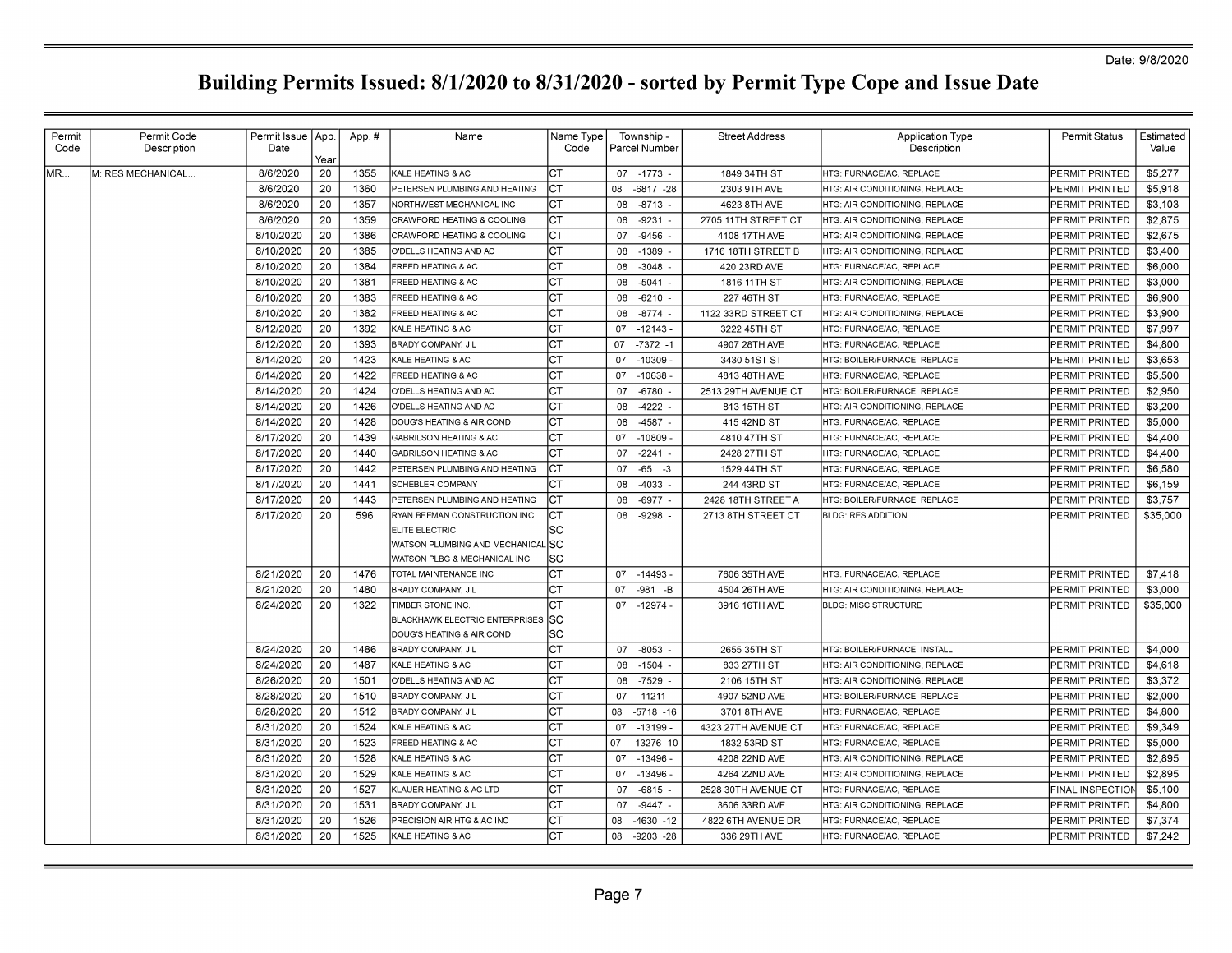| Permit<br>Code | Permit Code<br>Description | Permit Issue   App.<br>Date |                 | App.#                | Name                              | Name Type<br>Code | Township -<br>Parcel Number | <b>Street Address</b> | <b>Application Type</b><br>Description | <b>Permit Status</b> | Estimated<br>Value |
|----------------|----------------------------|-----------------------------|-----------------|----------------------|-----------------------------------|-------------------|-----------------------------|-----------------------|----------------------------------------|----------------------|--------------------|
|                |                            | permit count:               | Year            | 42                   |                                   |                   |                             |                       | Permit code valuation:                 |                      | \$253,445          |
|                |                            |                             |                 |                      |                                   |                   |                             |                       |                                        |                      |                    |
| lPC            | P: COML PLUMBING           | 8/14/2020                   | 20              | 1429                 | QUAD CITY PLUMBING                | Iст               | 07<br>$-12830 - 1$          | 1522 47TH AVE         | PLBG: SEWER REPAIR                     | FINAL INSPECTION     | \$2,000            |
|                |                            | 8/14/2020                   | 20              | 1434                 | ALL ACTION PLUMBING               | lст               | 08<br>-5636                 | 1507 15TH ST          | PLBG: INSTALLATION, COMMERCIAL         | PERMIT PRINTED       | \$2,000            |
|                |                            | 8/24/2020                   | 20              | 1488                 | CRAWFORD COMPANY                  | <b>CT</b>         | 08<br>-328<br>-C            | 1425 RIVER DR         | PLBG: INSTALLATION, COMMERCIAL         | PERMIT PRINTED       | \$14,700           |
|                |                            | 8/26/2020                   | 20              | 1498                 | MIKE PETERSON PLUMBING            | <b>CT</b>         | 08<br>$-4381$               | 1600 5TH AVE          | PLBG: INSTALLATION, COMMERCIAL         | PERMIT PRINTED       | \$400              |
|                |                            | permit count:               |                 | 4                    |                                   |                   |                             |                       | Permit code valuation:                 |                      | \$19,100           |
| <b>PGAS</b>    | P: COML GAS PIPING         | 8/14/2020                   | 20              | 1435                 | CRAWFORD COMPANY                  | Iст               | 08 -2451 -                  | 1 MONTGOMERY DR       | PLBG: GAS PIPING                       | PERMIT PRINTED       | \$7,400            |
|                |                            | permit count:               |                 | $\blacktriangleleft$ |                                   |                   |                             |                       | Permit code valuation:                 |                      | \$7,400            |
| PGR            | P: RES GAS PIPING          | 8/5/2020                    | 20              | 1340                 | TAPPENDORF PLUMBING AND HEATIN    | Іст               | 07<br>$-9010$               | 3730 19TH AVE         | PLBG: GAS PIPING                       | PERMIT PRINTED       | \$500              |
|                |                            | permit count:               |                 | $\blacktriangleleft$ |                                   |                   |                             |                       | Permit code valuation:                 |                      | \$500              |
| PM             | ZP: PLUMBING (MAIL IN)     | 8/27/2020                   | $5\overline{5}$ | 1915                 | ERICKSON PLUMBING & HTG INC       | Iст               | 08 -2451 -                  | 1 MONTGOMERY DR       | PLBG: WATER HEATER                     | PERMIT PRINTED       | \$780              |
|                |                            | permit count:               |                 | $\overline{1}$       |                                   |                   |                             |                       | Permit code valuation:                 |                      | \$780              |
| <b>PR</b>      | P: RES PLUMBING            | 8/4/2020                    | 20              | 522                  | PROPERTY OWNER<br>PROPERTY OWNER  | Iст<br><b>SC</b>  | 08 -2675 -                  | 238 49TH ST           | <b>BLDG: GARAGES/CARPORTS</b>          | PERMIT PRINTED       | \$17,500           |
|                |                            | 8/10/2020                   | 20              | 1387                 | NORTHWEST MECHANICAL INC          | Iст               | 07 -1379                    | 2364 31ST ST          | PLBG: INSTALLATION, RESIDENTIAL        | PERMIT PRINTED       | \$350              |
|                |                            | 8/13/2020                   | 20              | 1402                 | ALWAYS PLUMBING                   | Iст               | $-7064$ .<br>07             | 3900 15TH STREET C    | PLBG: INSTALLATION, RESIDENTIAL        | FINAL INSPECTION     | \$2,500            |
|                |                            | 8/24/2020                   | 20              | 1467                 | PROPERTY OWNER                    | Iст               | 07 -12764 -                 | 2710 47TH ST          | BLDG: RES MAINTENANCE/REPAIR           | PERMIT PRINTED       | \$13,800           |
|                |                            |                             |                 |                      | TRINITY ELECTRIC                  | lsc               |                             |                       |                                        |                      |                    |
|                |                            |                             |                 |                      | ALWAYS PLUMBING                   | SC                |                             |                       |                                        |                      |                    |
|                |                            | 8/24/2020                   | 20              | 1450                 | PROPERTY OWNER<br>ALWAYS PLUMBING | <b>CT</b><br>SC   | 07 -2831 -                  | 3433 14TH ST          | <b>BLDG: RES REMODEL</b>               | PERMIT PRINTED       | \$10,000           |
|                |                            | 8/24/2020                   | 20              | 1490                 | DEMARLIE MAINTENANCE              | Iст               | 08<br>$-6942$               | 1630 25TH AVE         | PLBG: INSTALLATION, RESIDENTIAL        | PERMIT PRINTED       | \$7,000            |
|                |                            | 8/31/2020                   | 20              | 1534                 | NORTHWEST MECHANICAL INC          | IСТ               | 08<br>$-3061 - 7$           | <b>1522 ELM LN</b>    | PLBG: INSTALLATION, RESIDENTIAL        | PERMIT PRINTED       | \$4,888            |
|                |                            | 8/31/2020                   | 20              | 1535                 | TOTAL MAINTENANCE INC             | <b>CT</b>         | 08<br>$-4544$ -             | 810 19TH AVE          | PLBG: INSTALLATION, RESIDENTIAL        | PERMIT PRINTED       | \$5,125            |
|                |                            | 8/31/2020                   | 20              | 1532                 | BLONDELL PLUMBING SERVICES        | IСТ               | $-7619$ -<br>08             | 1416 28TH AVE         | PLBG: INSTALLATION, RESIDENTIAL        | PERMIT PRINTED       | \$500              |
|                |                            | permit count:               |                 | 9                    |                                   |                   |                             |                       | Permit code valuation:                 |                      | \$61,663           |
| <b>PRI</b>     | P: RES PLBG INVESTIGATION  | 8/3/2020                    | 20              | 1319                 | PROPERTY OWNER                    | Іст               | $-5921$<br>08               | 411 8TH ST            | <b>INVESTIGATION</b>                   | PERMIT PRINTED       | \$0                |
|                |                            | 8/3/2020                    | 20              | 1308                 | RAGAN COMPANY                     | lст               | 08<br>$-8187 -$             | 1175 27TH ST          | <b>NVESTIGATION</b>                    | PERMIT PRINTED       | \$0                |
|                |                            | 8/4/2020                    | 20              | 1328                 | PROPERTY OWNER                    | Iст               | 08<br>$-4802 -$             | 1129 11TH ST          | <b>NVESTIGATION</b>                    | PERMIT PRINTED       | \$0                |
|                |                            | 8/31/2020                   | 20              | 1520                 | PROPERTY OWNER                    | Іст               | $-5877 -$<br>07             | 1140 48TH ST          | <b>INVESTIGATION</b>                   | PERMIT PRINTED       | \$0                |
|                |                            | permit count:               |                 | $\overline{\bf{4}}$  |                                   |                   |                             |                       | Permit code valuation:                 |                      | \$0                |
| <b>IPRWH</b>   | P: RES WATER HEATER        | 8/5/2020                    | 20              | 1349                 | <b>BLONDELL PLUMBING SERVICES</b> | Iст               | 07<br>$-2342 -$             | 2917 24TH AVE         | PLBG: WATER HEATER                     | PERMIT PRINTED       | \$1,000            |
|                |                            | 8/5/2020                    | 20              | 1348                 | <b>BLONDELL PLUMBING SERVICES</b> | <b>CT</b>         | $-8901$<br>07               | 1154 52ND STREET CT   | PLBG: WATER HEATER                     | PERMIT PRINTED       | \$1,000            |
|                |                            | 8/6/2020                    | 20              | 1351                 | <b>BLONDELL PLUMBING SERVICES</b> | Iст               | 07<br>$-7892$               | 2401 29TH AVENUE CT   | PLBG: WATER HEATER                     | PERMIT PRINTED       | \$1,000            |
|                |                            | 8/6/2020                    | 20              | 1352                 | <b>BLONDELL PLUMBING SERVICES</b> | Iст               | $-9010 -$<br>07             | 3730 19TH AVE         | PLBG: WATER HEATER                     | PERMIT PRINTED       | \$1,000            |
|                |                            | 8/6/2020                    | 20              | 1354                 | ALL ACTION PLUMBING               | CT                | $-8174$<br>08               | 1101 29TH ST          | PLBG: WATER HEATER                     | PERMIT PRINTED       | \$1,000            |
|                |                            | 8/6/2020                    | 20              | 1353                 | ALL ACTION PLUMBING               | lст               | 08 -8700                    | 709 22ND AVENUE CT    | PLBG: WATER HEATER                     | PERMIT PRINTED       | \$1,000            |